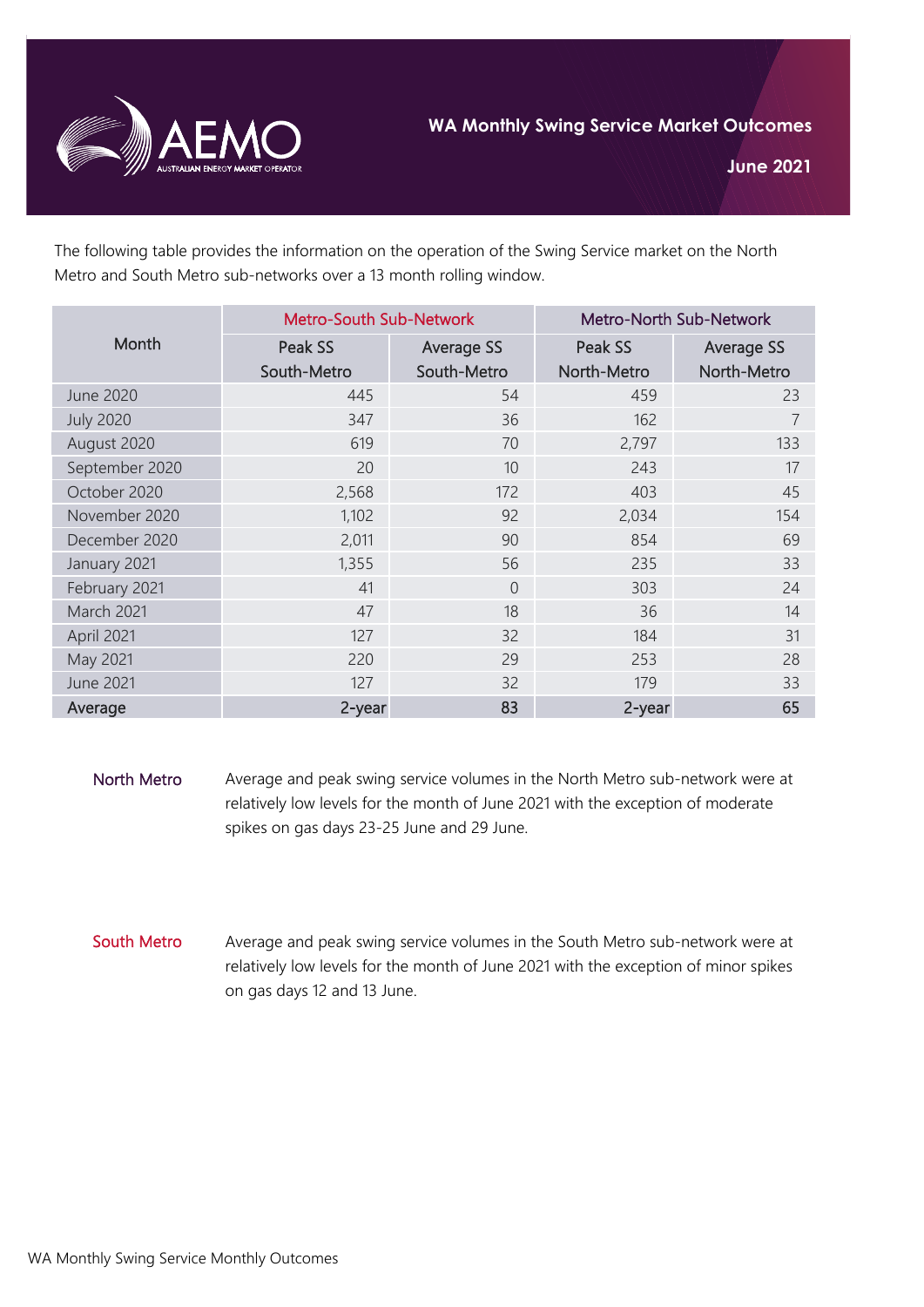

**WA Monthly Swing Service Market Outcomes**

**June-2021**